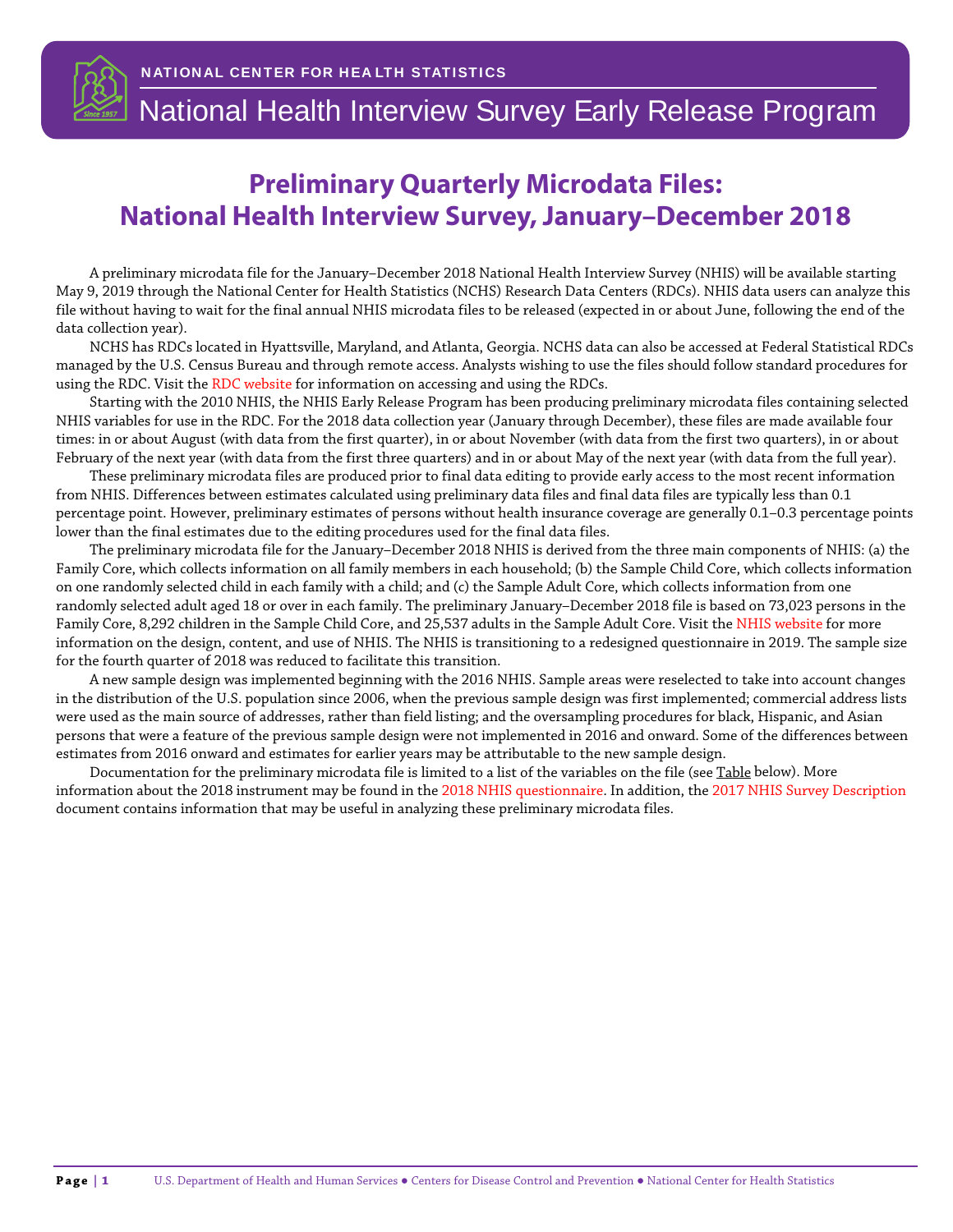<span id="page-1-0"></span>

| Variable        | Description                                                                              | Comment (source file) <sup>1</sup>     |
|-----------------|------------------------------------------------------------------------------------------|----------------------------------------|
| <b>AASMEV</b>   | Ever been told you have asthma                                                           | On data file (SA)                      |
| <b>AASMYR</b>   | Had an asthma episode/attack in past 12 months                                           | On data file (SA)                      |
| <b>AASSTILL</b> | Still have asthma                                                                        | On data file (SA)                      |
| <b>ACPTPER</b>  | Processing variable                                                                      | On data file (SA)                      |
| AGE             | Age                                                                                      | On data file (F)                       |
| AHCAFYR1        | In the past 12 months, needed prescription medication but couldn't afford it             | On data file (SA)                      |
| AHCAFYR2        | In the past 12 months, needed mental health care or counseling but couldn't<br>afford it | On data file (SA)                      |
| AHCAFYR3        | In the past 12 months, needed dental care but couldn't afford it                         | On data file (SA)                      |
| AHCAFYR4        | In the past 12 months, needed eyeglasses but couldn't afford them                        | On data file (SA)                      |
| AHCSYR1         | Seen or talked to a mental health professional in the past 12 months                     | On data file (SA)                      |
| <b>AHPVAGE</b>  | Age when received first HPV shot                                                         | On data file (SA)                      |
| ALC5UPYR        | Number of days had 5+ (for men) or 4+ (for women) drinks in past year                    | On data file (SA)                      |
| <b>ALCLIFE</b>  | Had 12+ drinks in entire life                                                            | On data file (SA)                      |
| <b>AMDLONGR</b> | Time since last seen or talked to a health care professional                             | On data file (SA)                      |
| <b>APLKIND</b>  | Place of usual source of medical care                                                    | On data file (SA)                      |
| ASIEFFRT        | How often felt everything was an effort in the past 30 days                              | On data file (SA)                      |
| <b>ASIHIVT</b>  | Ever been tested for HIV                                                                 | On data file (SA)                      |
| <b>ASIHOPLS</b> | How often felt hopeless in the past 30 days                                              | On data file (SA)                      |
| <b>ASINERV</b>  | How often felt nervous in the past 30 days                                               | On data file (SA)                      |
| <b>ASIRSTLS</b> | How often felt restless/fidgety in the past 30 days                                      | On data file (SA)                      |
| <b>ASISAD</b>   | How often felt so sad nothing cheers you up in the past 30 days                          | On data file (SA)                      |
| <b>ASIWTHLS</b> | How often felt worthless in the past 30 days                                             | On data file (SA)                      |
| <b>ASTATFLG</b> | Sample adult flag                                                                        | On data file (SA)                      |
| <b>AUSUALPL</b> | Usual source of medical care                                                             | On data file (SA)                      |
| <b>BMI</b>      | Body mass index                                                                          | On data file (SA)                      |
| CANAGE1         | Age first diagnosed with bladder cancer                                                  | Not on data file (SA), used for recode |
| CANAGE10        | Age first diagnosed with kidney cancer                                                   | Not on data file (SA), used for recode |
| CANAGE11        | Age first diagnosed with larynx-windpipe cancer                                          | Not on data file (SA), used for recode |
| CANAGE13        | Age first diagnosed with liver cancer                                                    | Not on data file (SA), used for recode |
| CANAGE14        | Age first diagnosed with lung cancer                                                     | Not on data file (SA), used for recode |
| CANAGE16        | Age first diagnosed with melanoma                                                        | Not on data file (SA), used for recode |
| CANAGE17        | Age first diagnosed with mouth/tongue/lip cancer                                         | Not on data file (SA), used for recode |
| CANAGE18        | Age first diagnosed with ovarian cancer                                                  | Not on data file (SA), used for recode |
| CANAGE19        | Age first diagnosed with pancreatic cancer                                               | Not on data file (SA), used for recode |
| CANAGE20        | Age first diagnosed with prostate cancer                                                 | Not on data file (SA), used for recode |
| CANAGE21        | Age first diagnosed with rectal cancer                                                   | Not on data file (SA), used for recode |
| CANAGE24        | Age first diagnosed with soft-tissue cancer                                              | Not on data file (SA), used for recode |
| CANAGE25        | Age first diagnosed with stomach cancer                                                  | Not on data file (SA), used for recode |
| CANAGE26        | Age first diagnosed with testicular cancer                                               | Not on data file (SA), used for recode |
| CANAGE27        | Age first diagnosed with throat/pharynx cancer                                           | Not on data file (SA), used for recode |
| CANAGE28        | Age first diagnosed with thyroid cancer                                                  | Not on data file (SA), used for recode |
|                 |                                                                                          |                                        |

See footnotes at the end of table.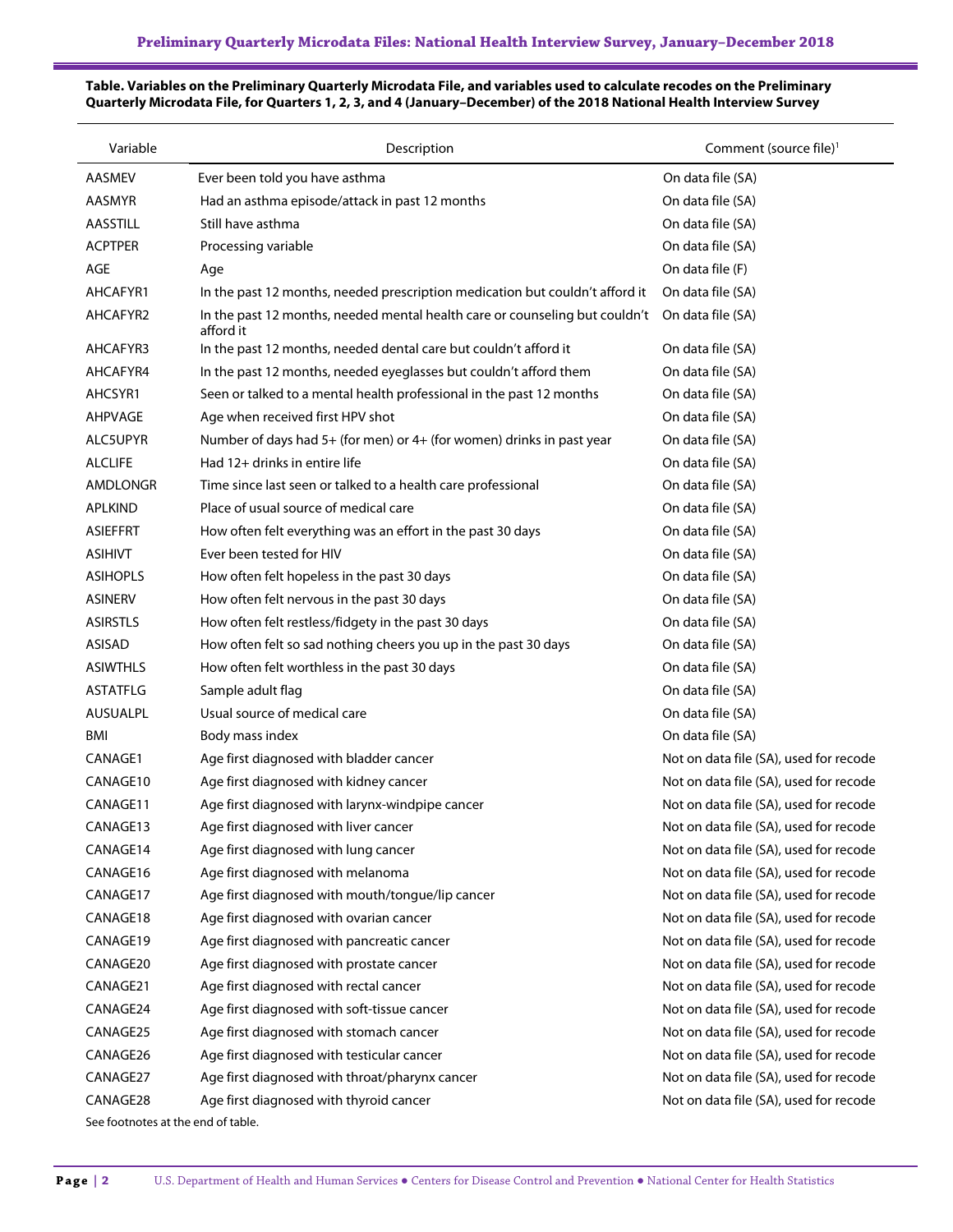| Variable                    | Description                                                                   | Comment (source file) <sup>1</sup>                                                                                                      |
|-----------------------------|-------------------------------------------------------------------------------|-----------------------------------------------------------------------------------------------------------------------------------------|
| CANAGE29                    | Age first diagnosed with uterine cancer                                       | Not on data file (SA), used for recode                                                                                                  |
| CANAGE3                     | Age first diagnosed with bone cancer                                          | Not on data file (SA), used for recode                                                                                                  |
| CANAGE30                    | Age first diagnosed with other cancer                                         | Not on data file (SA), used for recode                                                                                                  |
| CANAGE4                     | Age first diagnosed with brain cancer                                         | Not on data file (SA), used for recode                                                                                                  |
| CANAGE5                     | Age first diagnosed with breast cancer                                        | Not on data file (SA), used for recode                                                                                                  |
| CANAGE6                     | Age first diagnosed with cervical cancer                                      | Not on data file (SA), used for recode                                                                                                  |
| CANAGE7                     | Age first diagnosed with colon cancer                                         | Not on data file (SA), used for recode                                                                                                  |
| CANAGE8                     | Age first diagnosed with esophageal cancer                                    | Not on data file (SA), used for recode                                                                                                  |
| CANAGE9                     | Age first diagnosed with gallbladder cancer                                   | Not on data file (SA), used for recode                                                                                                  |
| <b>CANEV</b>                | Ever told by a doctor you had cancer                                          | Not on data file (SA), used for recode                                                                                                  |
| <b>CASHMEV</b>              |                                                                               | On data file (SC)                                                                                                                       |
|                             | Ever been told sample child had asthma                                        |                                                                                                                                         |
| <b>CASHYR</b>               | Had an asthma episode/attack in past 12 months                                | On data file (SC)                                                                                                                       |
| CASSTILL                    | Still has asthma                                                              | On data file (SC)                                                                                                                       |
| <b>CBRCHYR</b>              | Told you had chronic bronchitis in past 12 months                             | Not on data file (SA), used for recode                                                                                                  |
| <b>CCONDR</b>               | Any condition (child); used only for Early Release processing                 | Not on data file (SC), used for recode                                                                                                  |
| <b>CCONDRR2</b>             | Ever told sample child had cerebral palsy                                     | Not on data file (SC), used for recode                                                                                                  |
| <b>CCONDRR3</b>             | Ever told sample child had muscular dystrophy                                 | Not on data file (SC), used for recode                                                                                                  |
| <b>CCONDRR4</b>             | Ever told sample child had cystic fibrosis                                    | Not on data file (SC), used for recode                                                                                                  |
| <b>CCONDRR5</b>             | Ever told sample child had sickle cell anemia                                 | Not on data file (SC), used for recode                                                                                                  |
| <b>CCONDRR6</b>             | Ever told sample child had diabetes                                           | Not on data file (SC), used for recode                                                                                                  |
| <b>CCONDRR8</b>             | Ever told sample child had congenital heart disease                           | Not on data file (SC), used for recode                                                                                                  |
| <b>CCONDRR9</b>             | Ever told sample child had other heart condition                              | Not on data file (SC), used for recode                                                                                                  |
| <b>CHDEV</b>                | Ever been told you had coronary heart disease                                 | Not on data file (SA), used for recode                                                                                                  |
| <b>CIGQTYR</b>              | Stopped smoking for more than 1 day in past 12 months, due<br>to quit attempt | On data file (SA)                                                                                                                       |
| CNKIND12                    | What kind of cancer  leukemia                                                 | Not on data file (SA), used for recode                                                                                                  |
| CNKIND15                    | What kind of cancer  lymphoma                                                 | Not on data file (SA), used for recode                                                                                                  |
| CNKIND <sub>2</sub>         | What kind of cancer  blood                                                    | Not on data file (SA), used for recode                                                                                                  |
| <b>CPLKIND</b>              | Place of usual source of medical care-child                                   | On data file (SC)                                                                                                                       |
| CSHFLU12                    | Had flu vaccination in past 12 months                                         | On data file (SC)                                                                                                                       |
| CSHFLUM1                    | Month of most recent flu vaccine                                              | On data file (SC)                                                                                                                       |
| CSHFLUM2                    | Month of next most recent flu vaccine                                         | On data file (SC)                                                                                                                       |
| <b>CSHFLUNM</b>             | Number of flu vaccines in past 12 months                                      | On data file (SC)                                                                                                                       |
| CSHFLUY1                    | Year of most recent flu vaccine                                               | On data file (SC)                                                                                                                       |
| CSHFLUY2                    | Year of next most recent flu vaccine                                          | On data file (SC)                                                                                                                       |
| CSHSPFL1                    | Flu shot or nasal spray (1st dose)                                            | On data file (SC)                                                                                                                       |
| CSHSPFL2<br><b>CSTATFLG</b> | Flu shot or nasal spray (2nd dose)<br>Sample child flag                       | On data file (SC)<br>On data file (SC)                                                                                                  |
| <b>CUSUALPL</b>             | Usual source of medical care-child                                            | On data file (SC)                                                                                                                       |
| DIBEV1                      | Ever been told that you have diabetes                                         | On data file (SA)                                                                                                                       |
| DOB_D                       | Day of birth                                                                  | On data file (F)                                                                                                                        |
| DOB_M                       | Month of birth                                                                | On data file (F)                                                                                                                        |
| DOB_Y                       | Year of birth                                                                 | On data file (F)                                                                                                                        |
| EDUC3                       | Recode: Education level (4 groups)                                            | On data file (F)<br>$1 =$ some high school or less<br>$2 =$ high school graduate or GED <sup>2</sup><br>$3 =$ some post-high school, no |

See footnotes at the end of table.

degree

 $4 = 4$ -year college degree or higher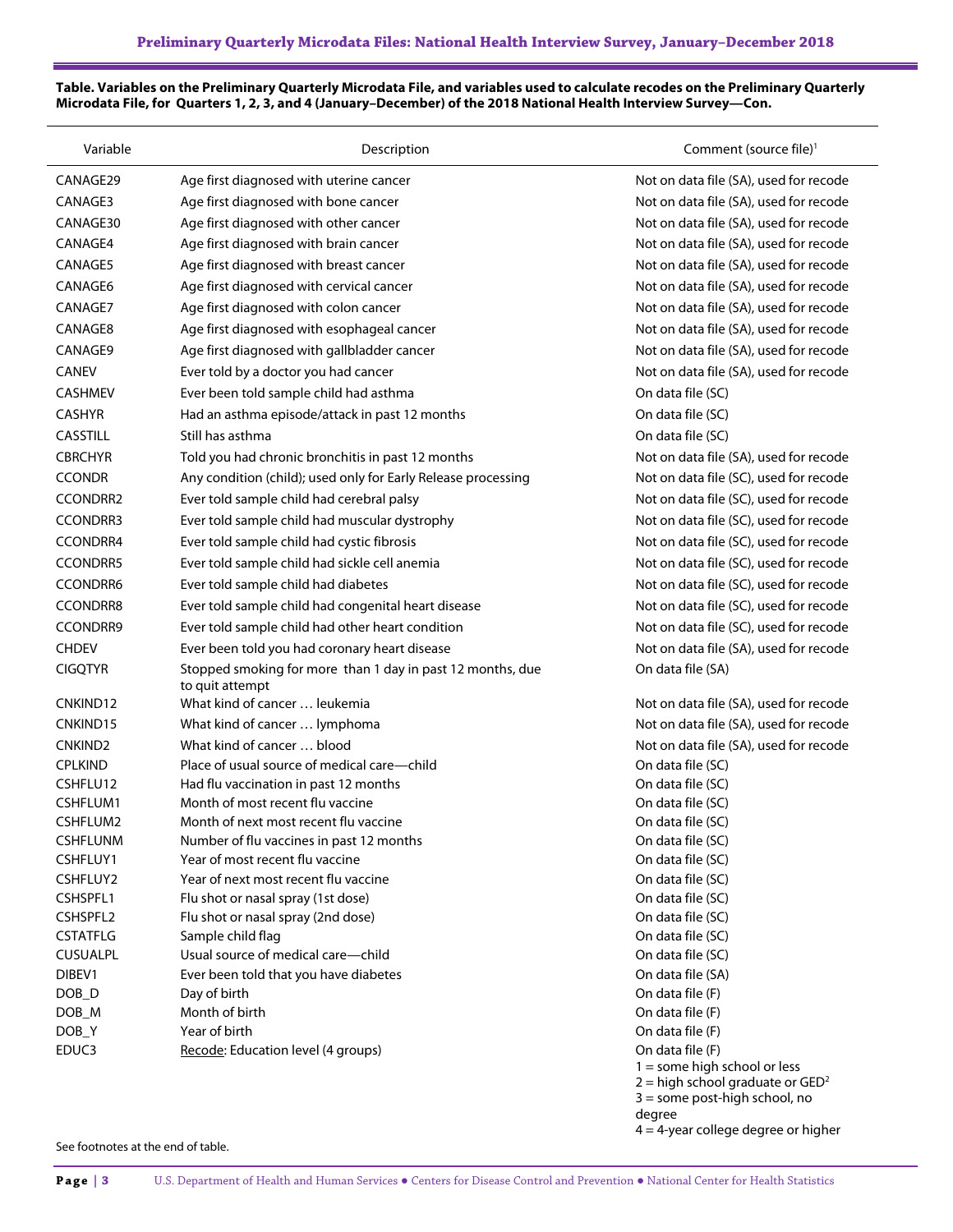| Variable                           | Description                                                                                                                                 | Comment (source file) <sup>1</sup>                                                                                                                                                                                                    |  |
|------------------------------------|---------------------------------------------------------------------------------------------------------------------------------------------|---------------------------------------------------------------------------------------------------------------------------------------------------------------------------------------------------------------------------------------|--|
| <b>EDUCATE</b>                     | Recode: Education level                                                                                                                     | On data file (F), values for EDUCATE<br>are the same as EDUC1 on the final<br>file                                                                                                                                                    |  |
| <b>EMPLOY</b>                      | Recode: Employment status indicator created for Early Release analysis.<br>This variable does not appear on the final files.                | On data file (F, SA)<br>$1 =$ employed<br>$2 =$ unemployed<br>$3 = not$ in workforce<br>$4 =$ unknown employment status                                                                                                               |  |
| <b>EPHEV</b>                       | Ever been told you had emphysema                                                                                                            | Not on data file (SA), used for recode                                                                                                                                                                                                |  |
| EREGION <sup>3</sup>               | Recode: Expanded regions. The US is divided into 9 regions. The regions<br>are a modification of the 9 Census divisions.                    | On data file (F)<br>$1 =$ New England<br>$2 =$ Middle Atlantic<br>3 = East North Central<br>$4 =$ West North Central<br>$5 =$ South Atlantic<br>$6$ = East South Central<br>7 = West South Central<br>$8 =$ Mountain<br>$9 =$ Pacific |  |
| <b>EXCHANGE</b>                    | Recode: Persons classified as having private health insurance coverage<br>through the Health Insurance Marketplace or state-based exchanges | On data file (F)<br>1 = Has exchange coverage<br>$2 = Does not have exchange$<br>coverage<br>$8 = Not$ ascertained                                                                                                                    |  |
| FLU2RISK <sup>4</sup>              | Recode: Adult at high risk of influenza-related complications                                                                               | On data file (SA)                                                                                                                                                                                                                     |  |
| <b>FLUVACTP</b>                    | Flu shot or nasal spray                                                                                                                     | On data file (SA)                                                                                                                                                                                                                     |  |
| <b>FLUVACYR</b>                    | Had flu vaccination in past 12 months                                                                                                       | On data file (SA)                                                                                                                                                                                                                     |  |
| FLUVAC_M                           | Month of most recent flu vaccine                                                                                                            | On data file (SA)                                                                                                                                                                                                                     |  |
| FLUVAC_Y                           | Year of most recent flu vaccine                                                                                                             | On data file (SA)                                                                                                                                                                                                                     |  |
| <b>FMX</b>                         | Family serial number                                                                                                                        | On data file                                                                                                                                                                                                                          |  |
| <b>FPX</b>                         | Family identifier                                                                                                                           | On data file                                                                                                                                                                                                                          |  |
| <b>FSA</b>                         | Flexible spending accounts                                                                                                                  | On data file (F)                                                                                                                                                                                                                      |  |
| <b>HCSPFYR</b>                     | Amount family spent for medical care and dental care in the past 12<br>months                                                               | On data file (F)                                                                                                                                                                                                                      |  |
| HDHP1                              | High deductible health plan (plan 1)                                                                                                        | On data file (F)                                                                                                                                                                                                                      |  |
| HDHP <sub>2</sub>                  | High deductible health plan (plan 2)                                                                                                        | On data file (F)                                                                                                                                                                                                                      |  |
| HDHP3                              | High deductible health plan (plan 3)                                                                                                        | On data file (F)                                                                                                                                                                                                                      |  |
| HDHP4                              | High deductible health plan (plan 4)                                                                                                        | On data file (F)                                                                                                                                                                                                                      |  |
| HHOUSE <sup>5</sup>                | Home ownership status                                                                                                                       | On data file (F)<br>$1 =$ owned or being bought<br>$2 =$ rented<br>$3 =$ other                                                                                                                                                        |  |
| HHRACRI2                           | 3 race groups with multiple race and ethnicity                                                                                              | On data file (F)                                                                                                                                                                                                                      |  |
| HHRACR_IN_A                        | 6 race groups with multiple race and ethnicity                                                                                              | On data file (F)<br>$1 =$ Hispanic<br>$2 =$ Non-Hispanic, white only<br>3 = Non-Hispanic, black only<br>4 = Non-Hispanic, Asian only<br>5 = Non-Hispanic, other, single race<br>6 = Non-Hispanic, multirace                           |  |
| <b>HHX</b>                         | Household identifier                                                                                                                        | On data file                                                                                                                                                                                                                          |  |
| See footnotes at the end of table. |                                                                                                                                             |                                                                                                                                                                                                                                       |  |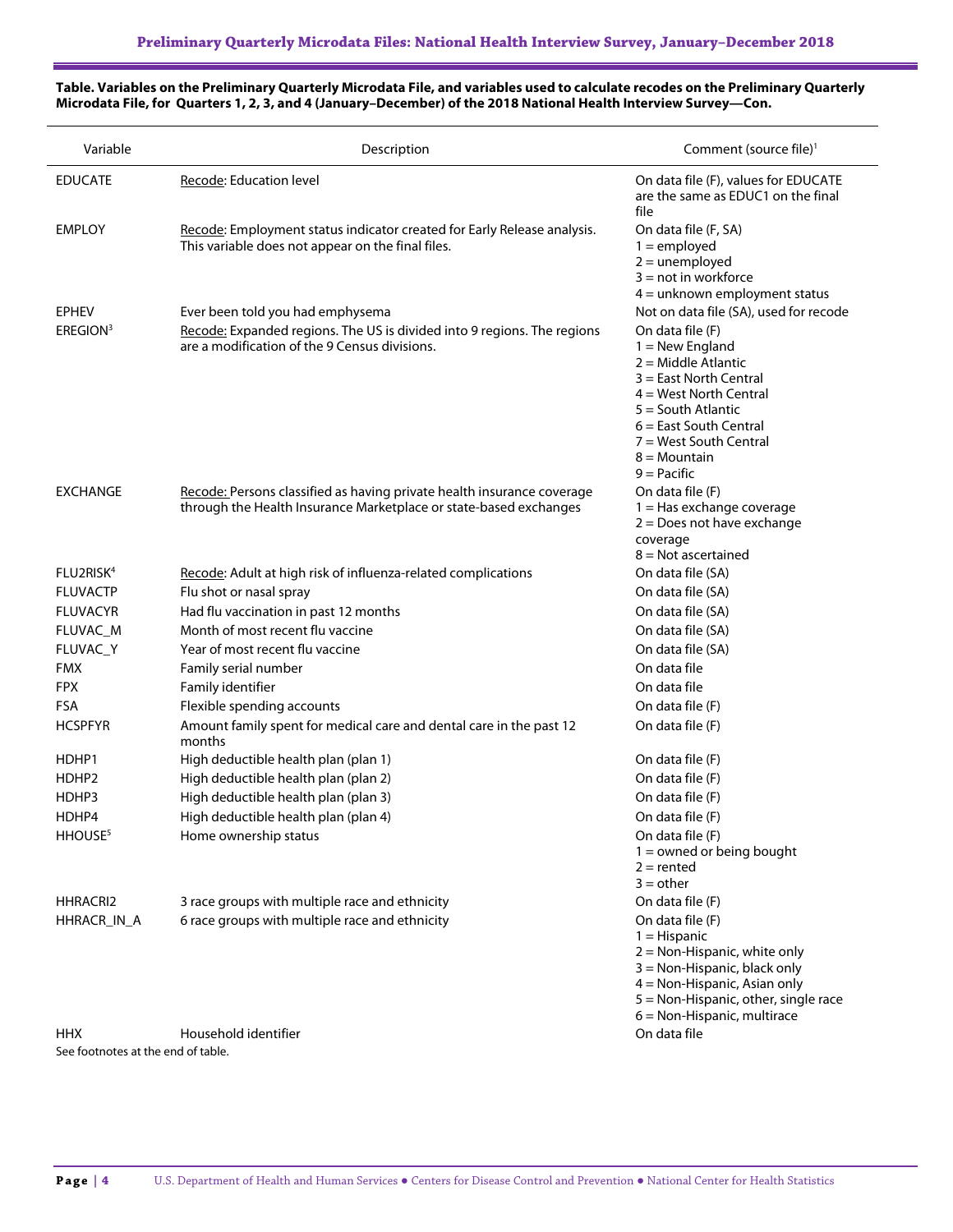#### Variable Description Comment (source file)1 HILAST2 How long since last had health coverage for persons who are currently uninsured On data file (F) 1=6 months or less 2=More than 6 months, less than 1 year 3=1 year 4=More than 1 year, less than 3 years 5=3 years or more 6=Never HINOTMYR Number of months without health coverage during past 12 months for persons who are currently insured On data file (F) HINOTYR No health coverage during past 12 months for persons who are currently insured On data file (F) HISPCODE 5 race groups with multiple race and ethnicity 5 race  $\overline{S}$  On data file (F) 1=Hispanic 2=Non-Hispanic white only 3=Non-Hispanic black only 4=Non-Hispanic Asian only 5=Non-Hispanic multirace HRTEV Ever been told you had a heart condition/disease Not on data file (SA), used for recode HSAHRA1 Health Savings Accounts/Health Reimbursement Accounts (plan 1) On data file (F) HSAHRA2 Health Savings Accounts/Health Reimbursement Accounts (plan 2) On data file (F) HSAHRA3 Health Savings Accounts/Health Reimbursement Accounts (plan 3) On data file (F) HSAHRA4 Health Savings Accounts/Health Reimbursement Accounts (plan 4) On data file (F) HS\_STR2 Recode: Household structure On data file (F)  $1 =$  Adult living alone 2 = Unrelated adults, no children 3 = Related adults, no children  $4 =$  Adult(s) with children HYPEV Ever been told you had hypertension **Example 2018** On data file (SA) INSURED6 Recode: Insurance coverage status created for Early Release analysis. This variable does not appear on the final files. On data file (F)  $1 =$  covered  $2 =$  uninsured  $7 =$  refused 9 = not ascertained INT\_DATE interview date in the original control of the original control on data file (F) in the original control of the original control of the original control of the original control of the original control of the origin INTV\_QRT Interview quarter **Interview of the CON** data file (F) IPSU Final in house primary sampling unit (used for state estimates) On data file ISTRAT Final in house stratum (used for state estimates) Settember 1988 on data file KIDWKYR Told you had weak/failing kidneys in past 12 months Not on data file (SA), used for recode LIVYR Told you had liver condition in past 12 months Not on data file (SA), used for recode MAEXP<sup>6</sup> Recode: State Medicaid expansion status as of January 1, 2016 **On data file (F)** Recode: State Medicaid expansion status as of January 1, 2016 1 = States that had moved forward with Medicaid expansion at this time 2 = States that had not moved forward with Medicaid expansion at this time MAJR\_ACT Recode: Employment status last week (5 groups) Chata file (F) 1 = working at job/business  $2 =$  keeping house  $3 =$  going to school  $4 =$  other (including unemployed) 5 = unknown MEDBILL Family had problems paying medical bills in the past 12 months On data file (F) MEDBNOP Currently has medical bills that family is unable to pay at all On data file (F) MEDBPAY Family currently has medical bills being paid off over time On data file (F) MIEV Ever been told you had a heart attack Not on data file (SA), used for recode MODFREQW Frequency of light/moderate activity (times per week) On data file (SA) See footnotes at the end of table.

#### **Table. Variables on the Preliminary Quarterly Microdata File, and variables used to calculate recodes on the Preliminary Quarterly Microdata File, for Quarters 1, 2, 3, and 4 (January–December) of the 2018 National Health Interview Survey—Con.**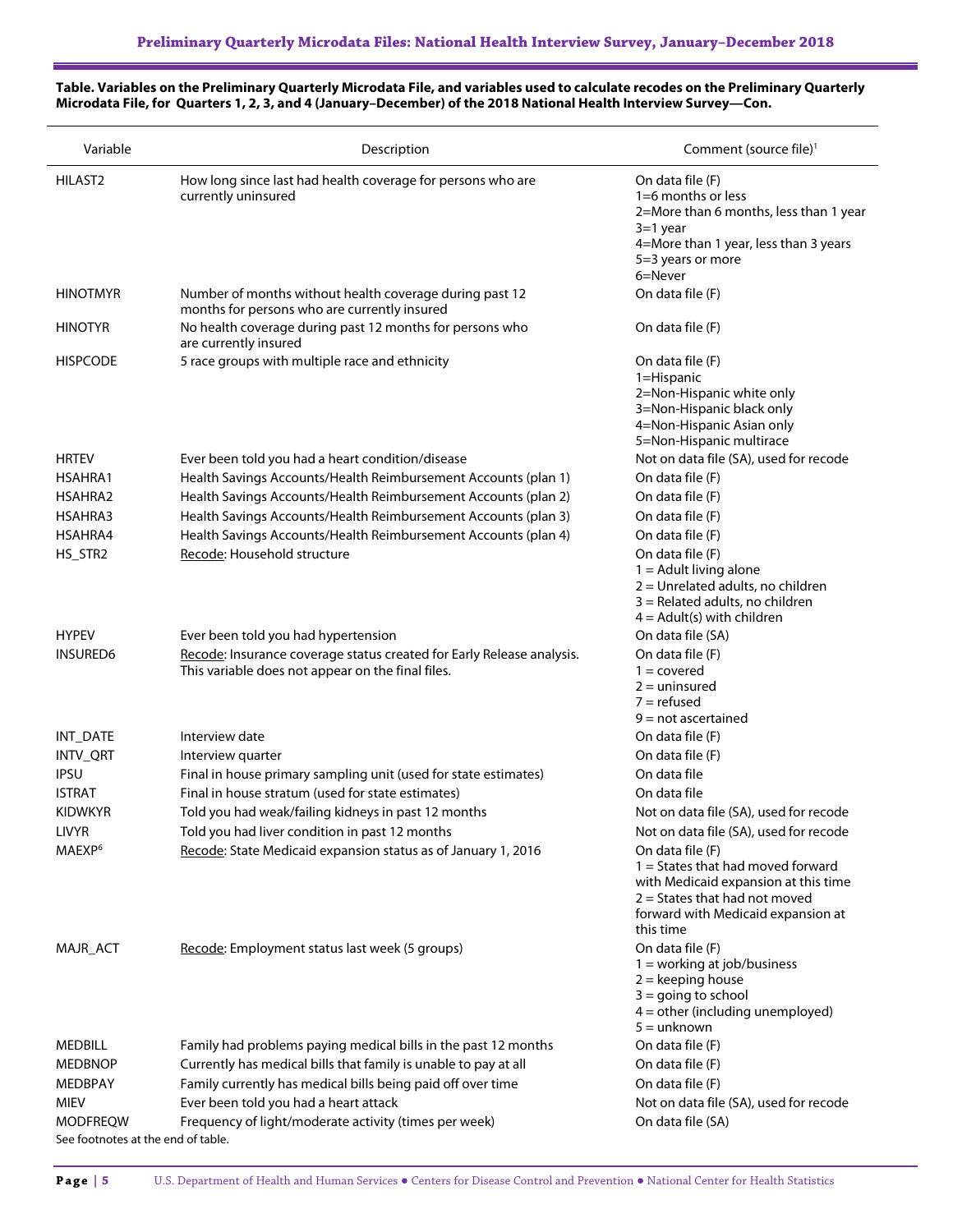| Variable                   | Description                                                                                                                    | Comment (source file) <sup>1</sup>                                                                                                                         |
|----------------------------|--------------------------------------------------------------------------------------------------------------------------------|------------------------------------------------------------------------------------------------------------------------------------------------------------|
| <b>MODMIN</b>              | Duration of light/moderate activity (in minutes)                                                                               | On data file (SA)                                                                                                                                          |
| <b>MODNO</b>               | Frequency of light/moderate activity (number of units)                                                                         | On data file (SA)                                                                                                                                          |
| <b>MODTP</b>               | Frequency of light/moderate activity (time units)                                                                              | On data file (SA)                                                                                                                                          |
| MSA <sup>7</sup>           | Recode: Metropolitan statistical area (MSA)                                                                                    | On data file (F)                                                                                                                                           |
|                            |                                                                                                                                | $1 = \text{large } MSA$                                                                                                                                    |
|                            |                                                                                                                                | $2 =$ small MSA                                                                                                                                            |
| <b>MSASTAT</b>             |                                                                                                                                | $3 = not in MSA$<br>Not on data file, used for recode                                                                                                      |
| <b>MSASIZE</b>             | Metropolitan statistical area (MSA) status<br>Metropolitan statistical area (MSA) size                                         | Not on data file, used for recode                                                                                                                          |
| NSTATE <sup>8</sup>        | Recode: States included in preliminary microdata file                                                                          | On data file (F)                                                                                                                                           |
|                            |                                                                                                                                | Two letter postal abbreviation for 17<br>states for which estimates have been<br>reported in 2018. All remaining states<br>are combined into one group and |
|                            |                                                                                                                                | coded with an "OS" abbreviation for<br>"Other States."                                                                                                     |
| PCLASS15                   | Recode: Phone classification status - 8 categories                                                                             | On data file (F)<br>$1 =$ landline & cell phone – some/few                                                                                                 |
|                            |                                                                                                                                | wireless                                                                                                                                                   |
|                            |                                                                                                                                | $2 =$ landline & cell phone – all/near all<br>wireless                                                                                                     |
|                            |                                                                                                                                | $3 =$ landline & cell phone – unknown<br>use                                                                                                               |
|                            |                                                                                                                                | $4 =$ landline – no cell phone                                                                                                                             |
|                            |                                                                                                                                | 5 = landline - unknown cell phone<br>$6 = no$ landline – unknown cell                                                                                      |
|                            |                                                                                                                                | phone<br>$7 =$ cell phone only                                                                                                                             |
|                            |                                                                                                                                | $8 = no$ phone service                                                                                                                                     |
| PDMED12M                   | Delayed medical care due to cost                                                                                               | On data file (F)                                                                                                                                           |
| <b>PHSTAT</b>              | Respondent-assessed health status                                                                                              | On data file (F)                                                                                                                                           |
| <b>PLAADL</b>              | Need help with personal care                                                                                                   | On data file (F)                                                                                                                                           |
| PLNWRK1                    | How plan was originally obtained (plan 1)                                                                                      | On data file (F)                                                                                                                                           |
| PLNWRK2                    | How plan was originally obtained (plan 2)                                                                                      | On data file (F)                                                                                                                                           |
| PLNWRK3                    | How plan was originally obtained (plan 3)                                                                                      | On data file (F)                                                                                                                                           |
| PLNWRK4                    | How plan was originally obtained (plan 4)                                                                                      | On data file (F)                                                                                                                                           |
| <b>PNEBOTH<sup>9</sup></b> | Recode: Adult at high risk of pneumococcal disease                                                                             | On data file (SA)                                                                                                                                          |
| PNMED12M                   | Did not get medical care due to cost                                                                                           | On data file (F)                                                                                                                                           |
| POVCAT5 <sup>10</sup>      | Recode: Poverty status created for Early Release analysis - 6 categories.<br>This variable does not appear on the final files. | On data file (F)<br>$1 =$ less than 100% federal poverty<br>level (FPL)                                                                                    |
|                            |                                                                                                                                | $2 = 100\%$ to less than or equal to<br>138% FPL                                                                                                           |
|                            |                                                                                                                                | $3 =$ greater than 138% to less than or<br>equal to 250% FPL                                                                                               |
|                            |                                                                                                                                | $4 =$ greater than 250% to less than or<br>equal to 400% FPL                                                                                               |
|                            |                                                                                                                                | $5 =$ greater than 400% FPL<br>$6 =$ unknown FPL                                                                                                           |
| POVERTY <sup>10</sup>      | Recode: Poverty status created for Early Release analysis - 4 categories.                                                      | On data file (F)                                                                                                                                           |
|                            | This variable does not appear on the final files.                                                                              | $1 =$ less than 100% FPL<br>$2 = 100\%$ to less than 200% FPL<br>$3 = 200% + FPL$                                                                          |
|                            |                                                                                                                                | $4 =$ unknown FPL                                                                                                                                          |
|                            |                                                                                                                                |                                                                                                                                                            |

See footnotes at the end of table.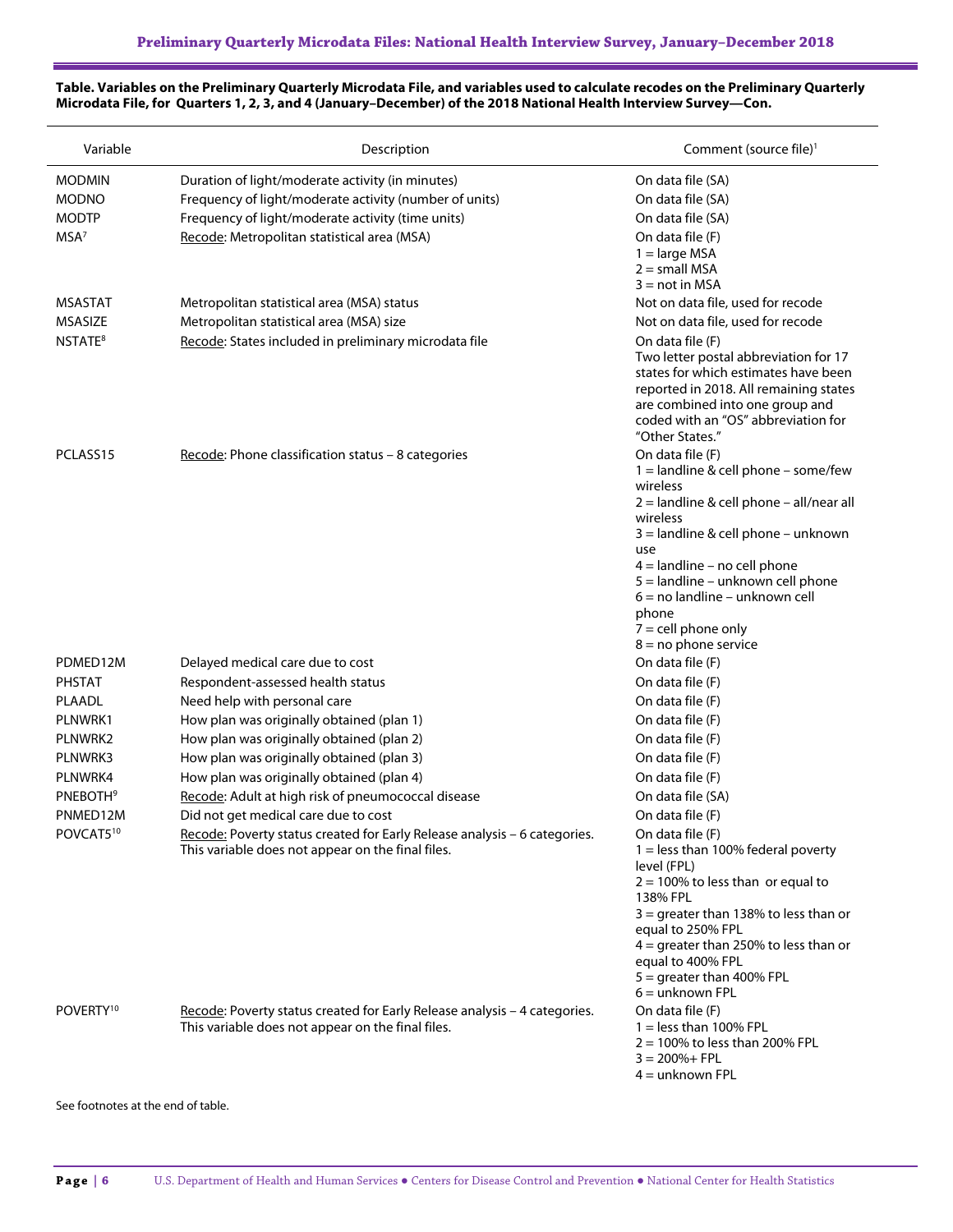#### Variable Description Comment (source file)1 POVERTYH<sup>10</sup> Recode: Household poverty status indicator created for Early Release analysis. This variable does not appear on the final files. On data file (F)  $1 =$  less than 100% FPL  $2 = 100\%$  to less than 200% FPL  $3 = 200% + FPI$  $4 =$  unknown FPI PREGNOW Currently pregnant Currently pregnant Currently and Device and Device and Device and Device and Device and Device and Device and Device and Device and Device and Device and Device and Device and Device and Device a PSU\_ER Primary sampling unit for Early Release analysis **PSU\_ER** On data file R\_MARITL Marital status **COMITLE MARITLE MARITLE MARITLE MARITLE** MARITLE MARITLE MARITLE MARITLE MARITLE MARITLE REGION United States divided into four geographic regions On data file (F) RISKCHDNEW<sup>4</sup> Recode: Child at high risk of influenza-related complications On data file (SC) SADATE Sample adult interview date Sample and Sample and Sample and Sample and Sample and Sample and Sample and S SCDATE Sample child interview date Sample child interview date SC SC SCDATE On date file (SC) SEIZE1 Had seizures in past 12 months (sample children 0–2 years) Not on data file (SC), used for recode SEIZE2 Had seizures in past 12 months (sample children 3–17 years) Not on data file (SC), used for recode SEX Sex On data file (F) SHEPANUM Number of shots of hepatitis A vaccine received CON data file (SA) SHEPDOS Number of doses of hepatitis B vaccine received CON data file (SA) SHHPVDOS Number of shots of HPV vaccine received SHHPVDOS On data file (SA) SHINGLE1 Ever had shingles vaccine Ever the On data file (SA) SHTHEPA Ever had hepatitis A vaccine CHT A variable CSA) and the CSA on data file (SA) SHTHEPB Ever had hepatitis B vaccine CONSERVITY CONSERVITY On data file (SA) SHTHPV2 Ever received HPV vaccine or shot On data file (SA) SHTPNUYR Pneumonia shot, ever **Department of the CON** data file (SA) SHTTD Tetanus shot in past 10 years Communication on data file (SA) SHTTDAP Tdap vaccine included in pertussis/whooping cough vaccine On data file (SA) SMARKET<sup>11</sup> Recode: State Health Insurance Marketplace type as of October 31, 2013 On data file (F) 1 = State-based Marketplace states 2 = Partnership Marketplace states 3 = Federally-facilitated Marketplace states SMKSTAT2 Recode: Smoking status COMENTATION CON data file (SA) STRAT\_ER Stratum for Early Release analysis **STRAT\_ER STRAT\_ER** On data file STRFREQW Strength activity frequency (number of units) On data file (SA) TRAVEL Ever traveled outside United States to countries other than Europe, Japan, Australia, New Zealand, or Canada since 1995 On data file (SA) TYPEPRI Recode: Private coverage variable created for Early Release analysis. This variable does not appear on the final files. On data file (F)  $1 = yes$  private  $2 = no$  private  $7 =$  refused 9 = not ascertained TYPEPUB Recode: Public coverage variable created for Early Release analysis. This variable does not appear on the final files. On data file (F)  $1 = yes$  public  $2 = no$  public  $7 =$  refused 9 = not ascertained VIGFREQW Frequency of vigorous activity (times per week) Condata file (SA) VIGMIN Duration of vigorous activity (in minutes) On data file (SA) VIGNO Frequency of vigorous activity (number of units) On data file (SA) VIGTP Frequency of vigorous activity (time units) Condata file (SA) WRKDIR Provide direct patient care and the CSA) example on data file (SA) WRKHLTH Volunteer or work in health care facility Version Condata file (SA) WTFA Preliminary Person weight On data file on the Conduct of the On data file

### **Table. Variables on the Preliminary Quarterly Microdata File, and variables used to calculate recodes on the Preliminary Quarterly Microdata File, for Quarters 1, 2, 3, and 4 (January–December) of the 2018 National Health Interview Survey—Con.**

See footnotes at the end of table.